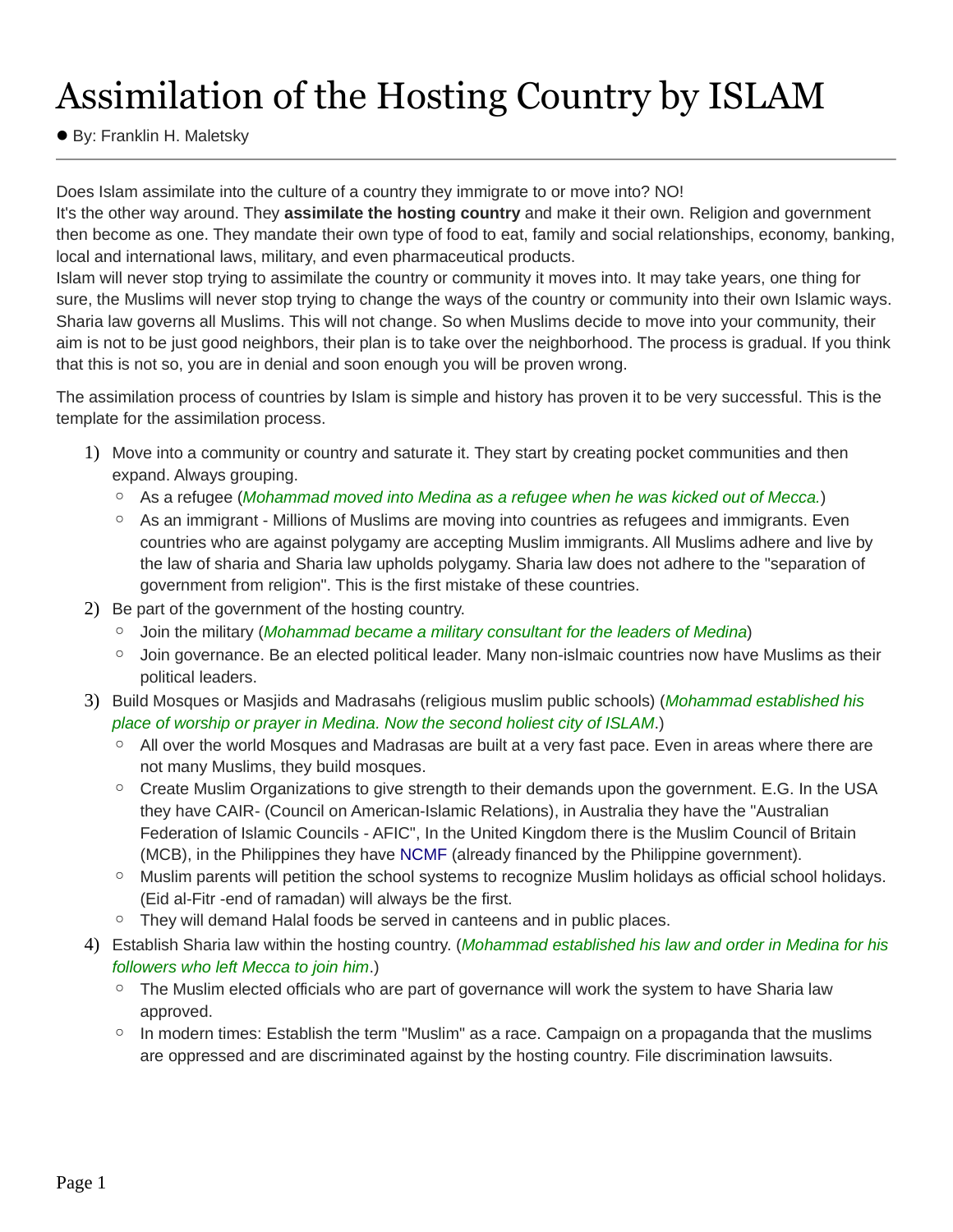- 5) Cluster (live in close proximity) for community strength. (*Mohammad asked all his followers to join him in Medina. There they clustered.*.)
	- Theydo not spread out. They cluster for community strength. They make it uncomfortable for outsiders (non-muslims) to visit their cluster. Business that sell "haram" products are gradually harassed, and ultimately they move out, leaving only business for "halal" products.
	- Mosques and madrasas(schools) are built within these clusters. With the help of muslim leaders who were elected into government offices, the call to prayer 5 times a day with the bull horn (loud speakers) will be approved.
	- As the cluster grows economically, they will setup Islamic banks.
- 6) Create a peaceful organization and merge with Christian groups to work on humanitarian causes to make sure that the Christian (non-muslim) group leaders will endorse the Muslims as peaceful and loving people. Keep working their way to even get the Christians to share their places of worship. They preach TOLERANCE. But their meaning of tolerance is different from yours. They tolerate you because they know that one day they will dominate you. They keep you focused on the present and you forget the history of Islam. By the time you wake up, it is too late. You swallowed the bait, hook, line and sinker. (*Mohammad collaborated with the Jews in MEDINA, befriended and worked with them.*.)
- 7) Muslim men are to marry as many non-muslim women since women are by nature submissive and need control as taught by Islam. Introduce polygamy to non-muslim men. Cultivate the greed and lust of men to posses women.
- 8) Continue with the above to establish roots and heritage to build critical mass then take over. (*Mohammad amassed his followers in Medina until finally he overcame them (jews) and the rest is history*.) Medina is now the second holiest city of the religion of Islam.

**What is the main attraction to Islam? Islam is primarily a "men's club". Women are trophies, possessions, messengers, breeders, and mostly sex slaves. To attract the men, Islam promises men the booty of conquest and the bounty of POLYGAMY.**

**Now the big question is what attracts women to Islam? Why aren't they offended by the men who treat them only as possessions? Mohammad based his teaching on the history of women's submissive and obedient nature. He taught his followers to bully women and that they will submit and will be obedient.**

#### **Mohammad was right and the rest is history. There are a few women out there who are champions of the freedom of choice. Very few.**

As an added bonus, they will try to re-write history and the meaning of the word "muslim". They will try to claim to be the original inhabitants of the area. They will try to convince legislature of the country that they are an ethnicity and indigenous to the country. Last but not the least convince the masses that Muslim is a race. Hence they coin the word "half-muslim".

Islam is not simply a form of governance. Now they are also influencing the World banking system. They have introduced Sharia compliant banking. There are now Islamic Banks all over the world. The fastest growing banking system in the world.

#### **Some of the claims of Muslims based on lies:**

- 1.They are one of the original inhabitants of Australia. They were there before Captn. Cook
- 2.They are the original inhabitants of the islands of Mindanao, Sulu and Palawan of the Philippines.
- 3. Jerusalem by ancestral rights belong to Islam.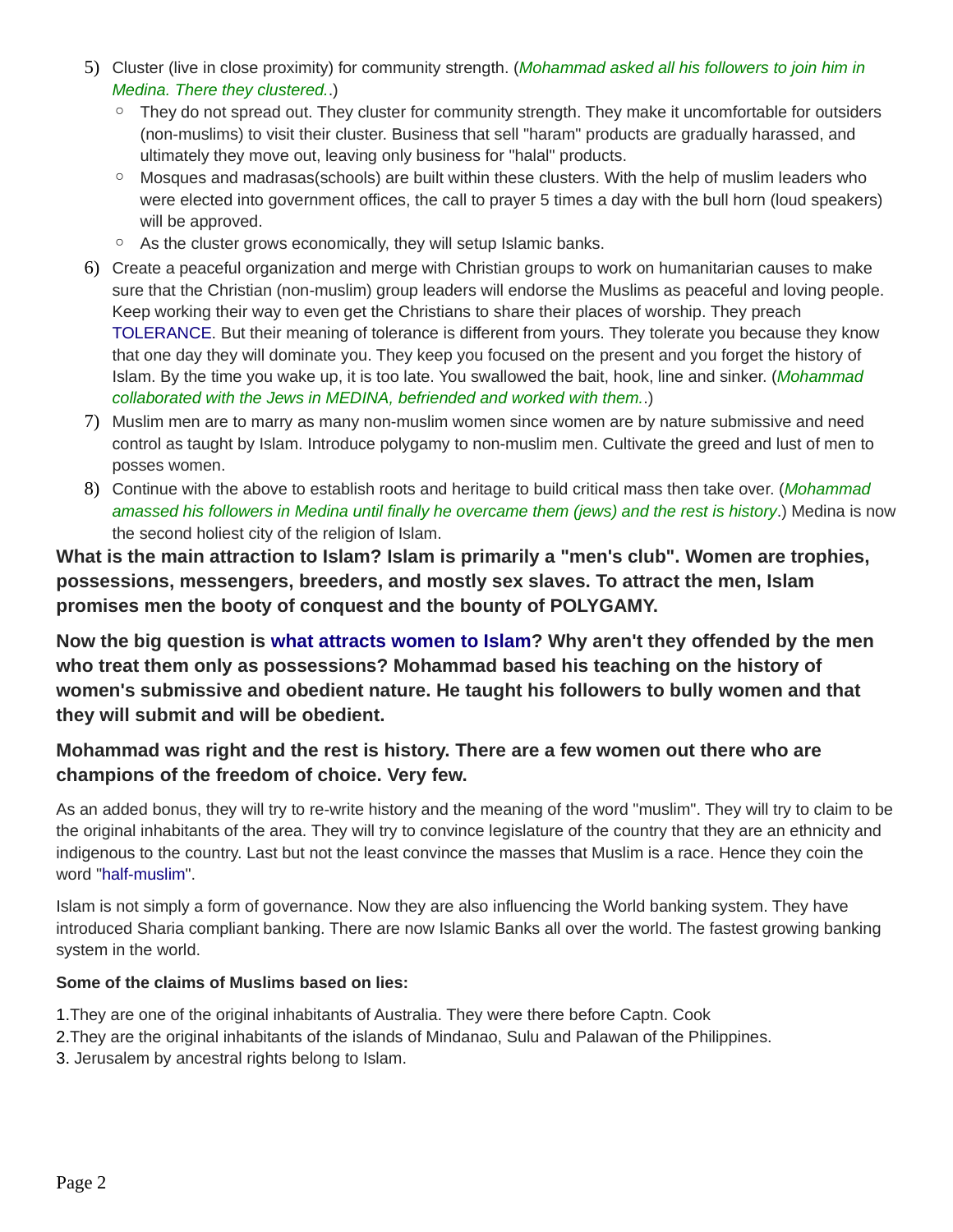**Note**:

A non-islamic country that does not strictly adhere to the "separation of religion and government" will in **a matter of time be assimilated by the religion of Islam**. The religion of Islam doesn't just convert individuals into its fold, it assimilates governments or countries. A non-islamic country that continues to be politically correct and refuses to refer to jihadists as "muslim-terrorist" but instead as "terrorist" only, will in time be assimilated.

 Every religion preaches love, peace, honesty, kindness, charity and tries to bring out the goodness in humanity. However, most religious leaders also preach prejudice. Specially against other religions.

 The religion of Islam preaches love among themselves. The religion of Islam preaches tolerance towards non muslims not love. So the key word that must be remembered is the word "AMONG". So when the Muslim claims that Islam is a religion of love, he is correct. It is LOVE "among" Muslims. It is the love for his fellow followers of Islam and not toward non-muslims.

> **Is there anything wrong with clustering? Is there anything wrong with building mosques and private islamic schools? Absolutely nothing. But the Muslims use these methodology to take over communities. When you see this happening in your community, you are gradually being assimilated**.

- **First country to be assimilated by Islam was Saudi Arabia. It was predominantly Christian before the inception of Islam**.
- **Constantinople was a Christian capital city during 4th century until the 15th century. Located within modern Turkey. Now assimilated by Islam**.

Islam is a religion and a form of governance. Muslims are obligated to follow Sharia law. This religious law (Sharia),

is what regulates the daily lives of the Muslim. Without Sharia law there is no Islam. Hence, the separation of religion for the Muslims. The muslims will Foliticians and political lobbyists.<br>
contradict this statement by re-routing the<br>
topic to other quotes in the Ouren and will<br> **The PASSIVE (90%) - Be careful with these "passive"(90%), they spread** that discussion format then the topic will want Simply go back and ask the Muslim and madrasas(schools). They cluster peacefully, almost unnoticed.<br>Want Simply go back and ask the Muslim and They don't use guns. They use words, they use the media, they circulate without believing and following Sharia Law?"

### Islam's active(10%) and the passive(90%) plan to assimilate the world

- and state or government is not an option . The ACTIVE (10%) The terrorists and violent demonstrators. The
- topic to other quotes in the Quran and will<br>like wildfire. They preach love and peace. The "love" they preach is not point out how some Muslims are living in **the main of the main of the predict over any predict** the love are pretend to countries without Sharia law. If you follow<br>denounce the violence of the activists and terrorists. They build mosques

want. Simply go back and ask the Muslim and **they don't use guns. They use words, they use the media, they circulate**<br>Eighthor and the Muslim live **and they use lawyers, they support their politicians and lobbyists, they** simple question: "Can you as a Muslim live **the state of lives, they are lawyers, they support their politicians and** 

The expansion of Islam is through conversion and family expansion. Much like any other religion. As most religious groups do, they cluster in communities. For the Muslims (followers of Islam) it does not stop there. The intention is always to take over the community.

Religions have several types of followers **but Islam only has two**:

#### ☪ The ACTIVE (10%).

#### ☪ The PASSIVE (90%).

Be careful with those who belong to the "passive"(90%), they spread like wildfire and they can be active at anytime. This 90% quietly support the causes of the "political lobbyists", they sign the petitions, they vote for their "muslim candidates", they are the lifeline of the 10%. They preach "peace and love". They build mosques and madrasas. They cluster peacefully, almost unnoticed. You may even hear some of these 90% contradict the activities of the "muslim terrorists". They will even say vehemently that terrorism is against their religion. They will join human rights activists group and give speeches about islamophobia, bigotry, prejudice and racism.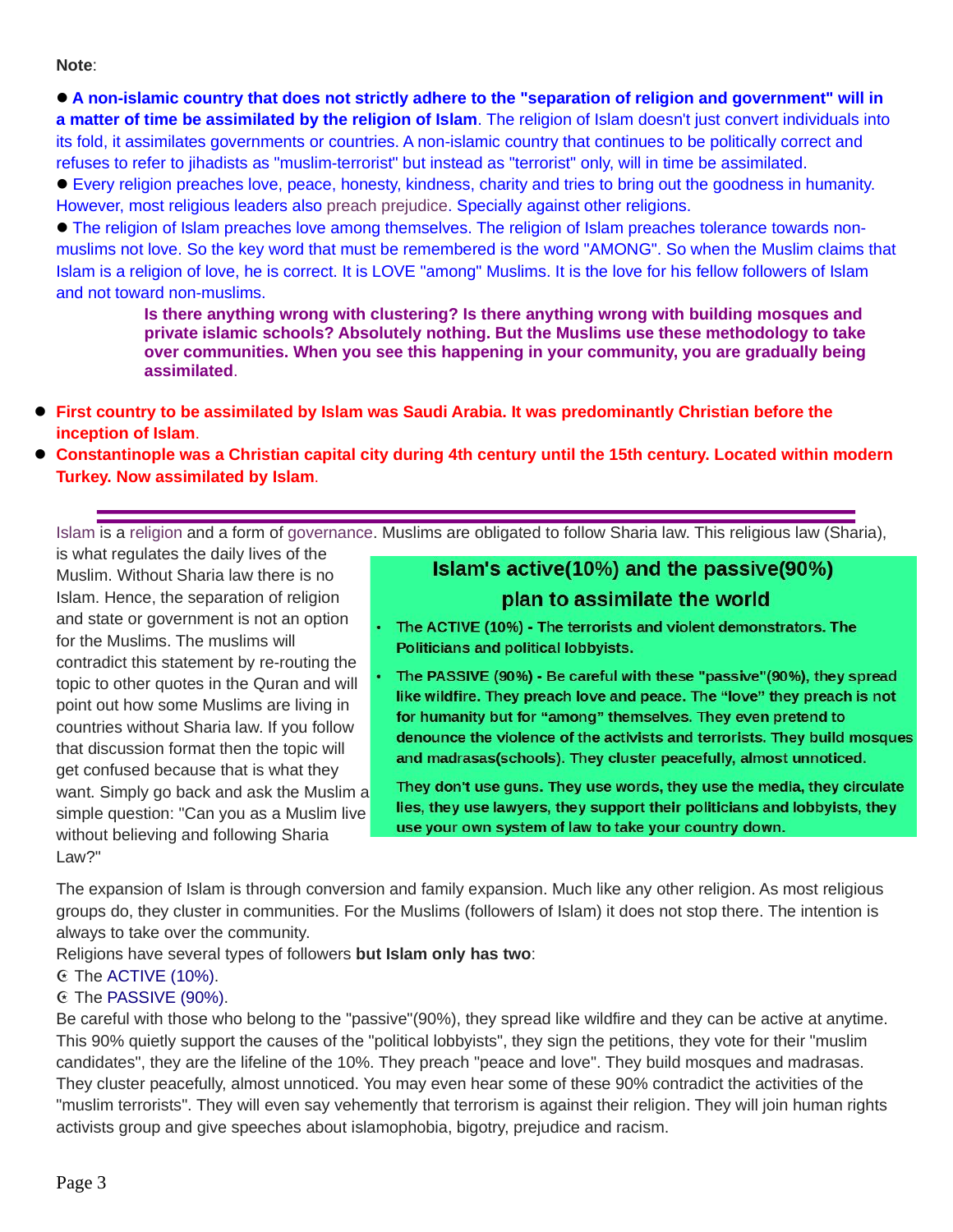**Who are these 90% of Islam? They are your neighbors, you grow up with them, they are your relatives, friends, classmates, co-workers, and they are the "peaceful" Muslims. They may not follow 100% the sharia law but they support it. They won't physically harm or talk bad about anyone but they support 100% those other Muslims who will destroy your families and kill**

**you.** If you believe in their "good cop, bad cop" routine, your **country is doomed for assimilation**.

The "active 10%" fall under three categories:

- $\checkmark$  The violent radicals (those who choose violence as their means of assimilation)
- $\checkmark$  The protesters-demonstrators who rally
- $\checkmark$  The political lobbyists, elected politicians, men in power and influence.

We call the violent radicals terrorists. They don't really do the most damage to countries because they are targets. You can go to war with them with your military.

The most damage is done by the "political lobbyists" and politicians, they are the ones who can change the country from within. These politicians and lobbyists are fueled by the "rallyists" and protesters-demonstrators. The "political lobbyists", "politicians", "rallyists" don't use guns. They use words, they use the media, they circulate lies, they use lawyers, they use politics, they use your own system of law to take you down. They infiltrate the educational system. They become teachers, professors, administrators and get voted into school boards where they can do the most damage by allowing Islam to infiltrate and be part of the school system. They are the mentors of young Muslim attorneys who infiltrate the Judicial system. Once these Muslim lawyers become judges in the non-muslim countries then the next step is to make it smooth as silk to pass Sharia law.

All around the world you will once-in-a-while see these 90% demonstrating for "PEACE" and condemning the activities of any recent terrorist activities. They will say to the media that these terrorist activities in the name of Islam is wrong and that Islam is a religion of peace and love. People who are naive will see and listen to this and think that in fact what they are saying is the "truth". Nahhh! They gotyou. Hook line and sinker. Islam preaches Love to be only among themselves (the Muslims). Infidels are simply to be tolerated. Why do Muslims teach and emphasize tolerance? They teach the world to be tolerant? Why?

#### **They teach NON-MUSLIMS to be tolerant because**:

 $\mathcal O$  They are the users, the abusers, the pushers.

- $\mathcal O$  They impose their will upon you. They deprive.
- $\mathcal O$  They make you to accept what is wrong.
- $\mathcal O$  They allow others to take what is yours and tell you that it is OK.

#### **They tell Muslims to be tolerant because**:

 $\mathcal O$  The infidels are more powerful.

 $\mathcal O$  They can't win YET. They are not getting what they want. They wait for the opportunity to DOMINATE. They teach TOLERANCE to achieve DOMINANCE.

Sharia law is a great weapon of the Muslims. Islam is a religion invented for Men. It is a men's club. Women are the possessions of men. Sharia law allows men to practice polygamy and own women. Islam is very attractive to men. Possessing submissive women is attractive to men.

What attracts women to Islam? What makes being the 2nd, 3rd or 4th wife attractive? What makes being a sex slave attractive? What makes being a possession and the property of men attractive? Yet there are over 800 million muslim women and all are the possessions of men. Mohammad preached that men should be dominant towards women and that women will submit. He was and still is correct to this day. Everyday more women are being converted into Islam. Submissive women (majority of women) are the secret weapon of Islam.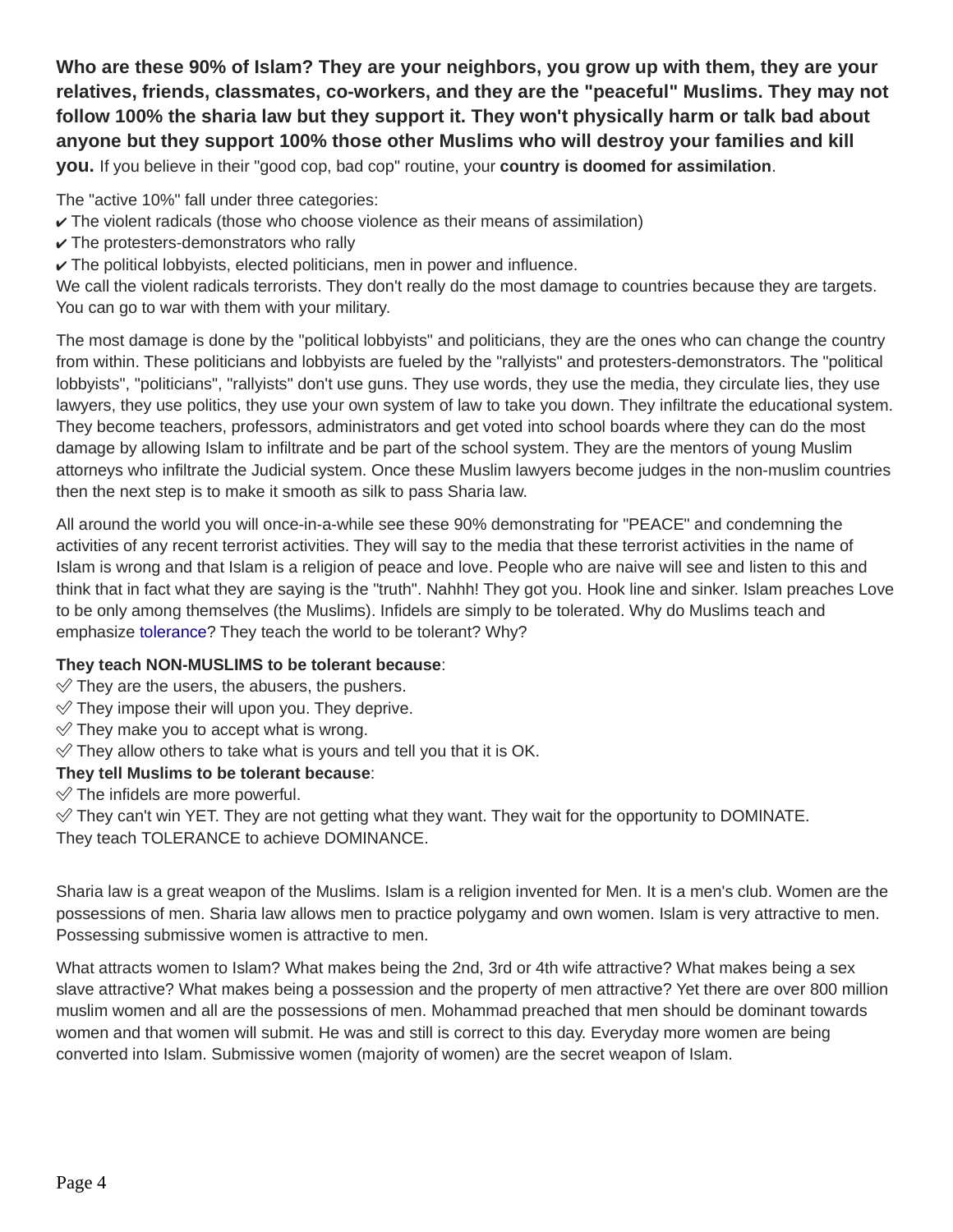### **Why do Muslim women wear the hijab, nijab or burka?**

**The #1** reason for muslim women to wear the hijab, nijab or burka is for IDENTIFICATION. The hijab, nijab or burka identifies her as a Muslim. Walking down the street, in the park, in the mall, in a school campus, and in any private



or public place, she wants to tell the world and be identified as a Muslim. She is a walking billboard for Islam.

**The #2** reason for muslim women to wear the hijab, nijab or burka is because they were told to do so. Those who were born into Islam were taught since childhood that women must be covered up, so as not to "tempt" men. They may define this with all sorts of different terms and one of them would be modesty. Nothing wrong with that. But it still boils down to this main reason as to why men make muslim women cover up, and that is to prevent men from being sexually aroused.

You will read all kinds of articles about all sorts of reasons for muslim women wearing the hijab. The favorite one is: "It is my right, my choice and it is my life". All these explanations are touching basic truths, but they are all trying to make you forget about the **#1 and #2 reasons** as to why muslim women wear the hijab, nijab or burka.

There is a "STUPID" trend going on and the majority of non-muslim women are bowing to this: Non-Muslim women must wear the Hijab in Muslim countries or in institutions run by Muslims. Only a few headstrong women refuse to bend to the will of Islam. Nazí Paikidze-Barnes, 2016 U.S. women's chess champion, boycotted the Women's World Chess Championship of 2017 in Tehran, Iran due to its hijab dress code. She said, "I will not wear a hijab and support women's oppression. Even if it means missing one of the most important competitions of my career."

The conformity of non-muslims will lead to their subjugation.

# Precautions to be taken by the Immigration office

This should be part of the vetting questionnaire for all immigrants.

- 1. Are you racially biased?
- 2. Do you believe that your religious laws or ideologies are supreme over the laws of this country?
- 3. Do you believe that man, woman or LGBT do not have the same human rights?
- If you answer "YES" to any of the above, your application will be denied.
- Once accepted, make them sign a contract to this effect, the immigrants must still be constantly monitored specially those that came from countries with the history of terrorism.
- If later you were found out to have lied, you will be deported and never be allowed to return.

As long the individual stays in the country, whether as a resident immigrant, or as a citizen, those 3 questions will remain enforced.

## What to do to help prevent the take over:

Do what they do. They are experts at dominating communities, cities and countries. You can create a **non-partisan lobbying group** to fight any corrupt or detrimental laws, or to simply prevent a group of people to take over your city, state, or country with their ideology or culture. The Muslims create Islamic Councils to lobby and promote their Sharia Law in every country they move to. They don't have this in Islamic countries. They create this only in Non-Islamic countries. If you only sit back and complain but don't act, your community will soon enough be under the rule of Muslim leaders who will push for Sharia Law. They have CAIR in America, the Australian Federation of Islamic Councils in Australia, the Islamic Council of Europe in Europe, the Islamic Organization of Latin America. What do they do? They LOBBY for Islamic laws. What do Non-Muslims have? Hmmm...Do you get the picture?